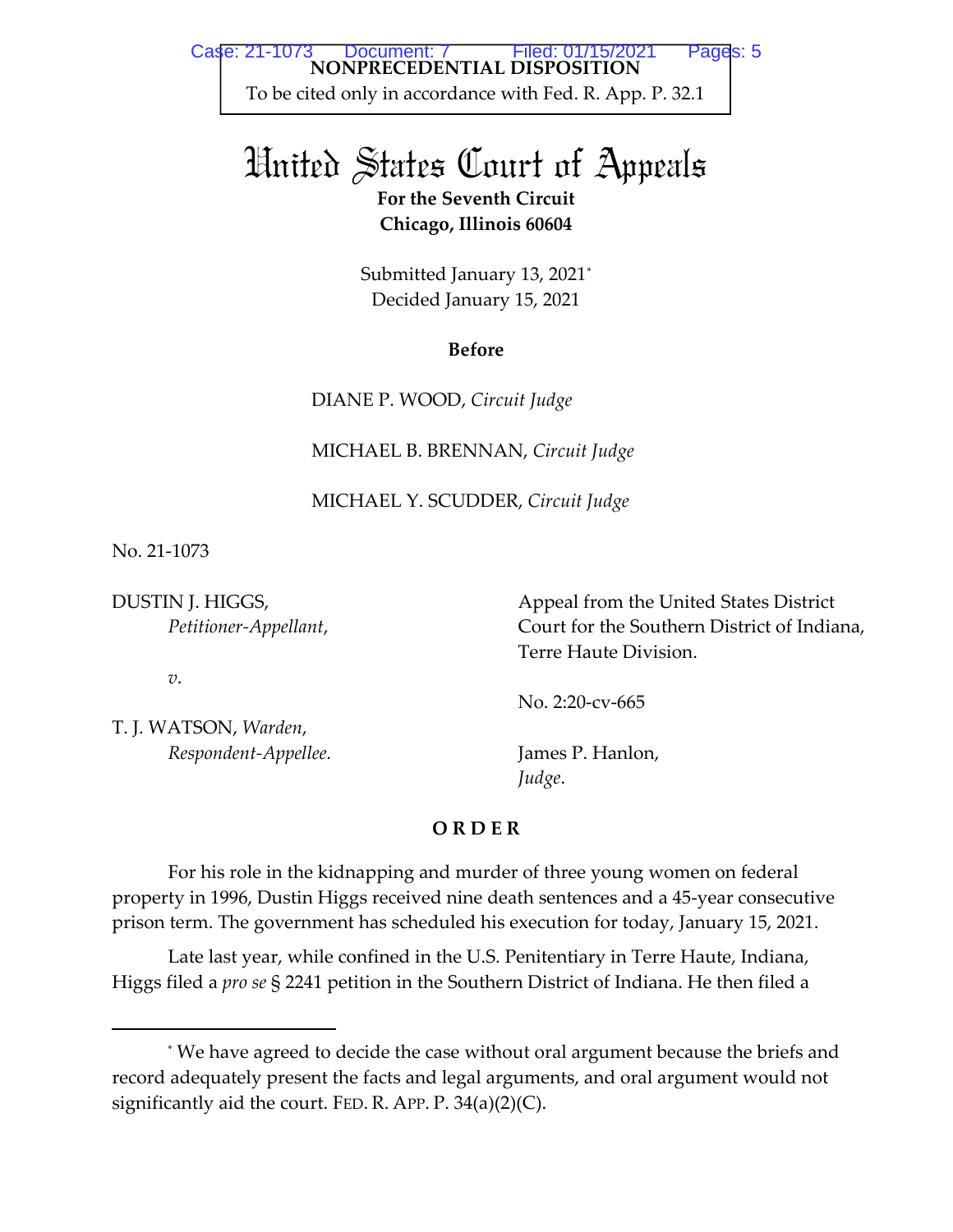second amended petition with the assistance of counsel, alleging that the government suppressed evidence during his trial in violation of *Brady v. Maryland*, 373 U.S. 83 (1963). Higgs accompanied his petition with a motion for a stay of execution. The district court denied the stay request on January 12, 2021, and Higgs now appeals. We affirm.

> **I**  A

 In January 1996 Dustin Higgs participated in the kidnapping and murder of Tanji Jackson, Tamika Black, and Mishann Chinn at the Patuxent National Wildlife Refuge in Maryland. Federal charges followed, and a grand jury in the District of Maryland indicted Higgs and his co-conspirator, Willie Mark Haynes, for three counts of each of the following: first-degree premeditated murder (18 U.S.C. § 1111(a)), first-degree murder committed in the perpetration of kidnapping (18 U.S.C. § 1111(a)), kidnapping resulting in death (18 U.S.C. § 1201(a)), and using a firearm in the commission of a crime of violence (18 U.S.C. § 924(c)). The jury returned guilty verdicts across the board, and Higgs received nine death sentences, along with a 45-year consecutive sentence for his use of a firearm during the crimes. The Fourth Circuit provided a detailed factual account of the crimes, the trial, and the sentencing proceeding in its opinion affirming Higgs's convictions and sentences in full. See *United States v. Higgs*, 353 F.3d 281 (4th Cir. 2003).

 Higgs then sought relief under 28 U.S.C. § 2255 in the District of Maryland, advancing a *Brady* claim on the basis that the government failed to disclose substantial impeachment information about its key trial witness, Victor Gloria. See *Higgs v. United States*, 711 F. Supp. 2d 479 (D. Md. 2010). As part of doing so, Higgs requested documents relating to Gloria's alleged involvement in a Baltimore homicide investigation and the federal government's intervention in that case on Gloria's behalf. Baltimore authorities responded by providing Higgs with a one-page summary report, and the federal government successfully opposed Higgs's discovery request. The district court denied Higgs's § 2255 motion.

In 2012 Higgs renewed his document request to the Baltimore Police Department. This time the police responded by producing a 640-page investigative file, which Higgs received in September 2012. Higgs then filed a motion under Federal Rule of Civil Procedure 60(d) in the District of Maryland, alleging that the government's failure to produce these records earlier amounted to fraud on the court. The district court denied the motion. See *United States v. Higgs*, 193 F. Supp. 3d 495 (D. Md. 2016).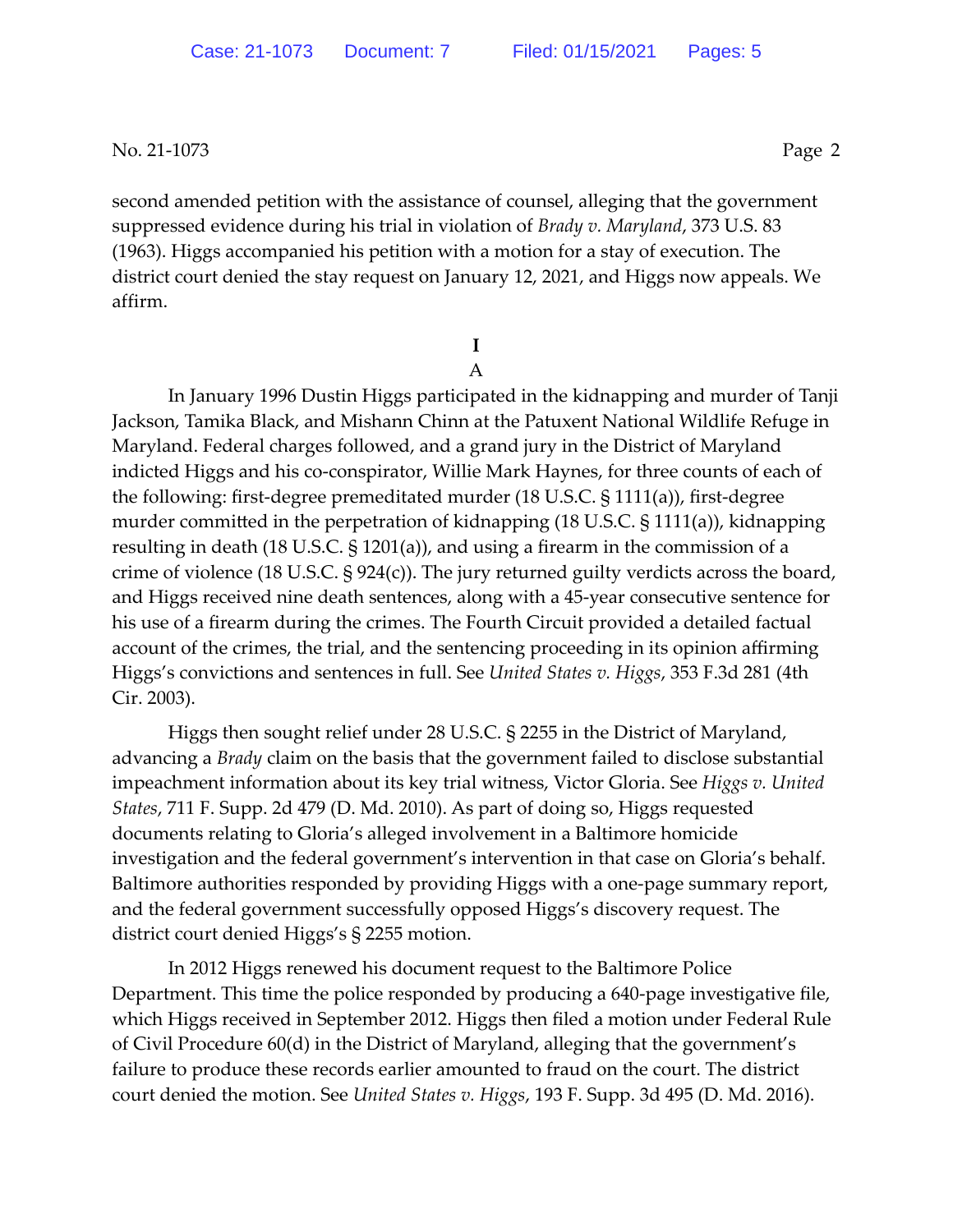The Fourth Circuit then denied Higgs's request for a certificate of appealability, see *Higgs v. United States*, No. 16-15 (4th Cir. 2017), and the Supreme Court declined review, see *Higgs v. United States*, 138 S. Ct. 2572 (2018) (mem.).

In 2016 Higgs also filed a lawsuit in the Southern District of Indiana seeking to obtain documents contained in various federal files, including those of the FBI and U.S. Park Police, pursuant to the Freedom of Information Act. On appeal we concluded that Higgs had received everything owed him in response to his records request. See *Higgs v. United States Park Police*, 933 F.3d 897 (7th Cir. 2019).

That brings us to 2020. It was then, in December 2020, that Higgs turned to the general federal habeas corpus statute in 28 U.S.C. § 2241 and sought relief and a stay of execution in the Southern District of Indiana—the district of his confinement. He did so by advancing a *Brady* claim based on the records he received in 2012 from the Baltimore Police Department.

B

The district court denied relief. Applying the stay factors from *Nken v. Holder*, 556 U.S. 418, 434 (2009), the district court began by determining that, as a threshold matter, Higgs could not pursue his *Brady* claim under § 2241. For Higgs to show a strong likelihood that he could bring his claim under § 2241, he had to establish that § 2255 was inadequate or ineffective, thereby satisfying the savings clause in § 2255(e). The district court surveyed our savings-clause precedent, and seeing *Webster v. Daniels* as the closest fit to Higgs's situation, analyzed the *Brady* claim under the *Webster* framework. See 784 F.3d 1123, 1139 (7th Cir. 2015) (en banc).

In the end, the district court determined that Higgs could have sought permission to file a second § 2255 request for relief. See 28 U.S.C. § 2255(h)(1). His failure to do so, the district court reasoned, did not render § 2255 structurally inadequate or deficient and therefore did not open any door through which to pursue relief under § 2241. The court then considered the remaining *Nken* factors and concluded that, on balance, a stay of execution was not warranted.

#### **II**

In reviewing the district court's denial of Higgs's motion to stay the execution, we too follow and apply the *Nken* factors. In the present circumstances, our analysis focuses largely on the first factor—"whether the stay applicant has made a strong showing that he is likely to succeed on the merits." *Nken*, 556 U.S. at 434.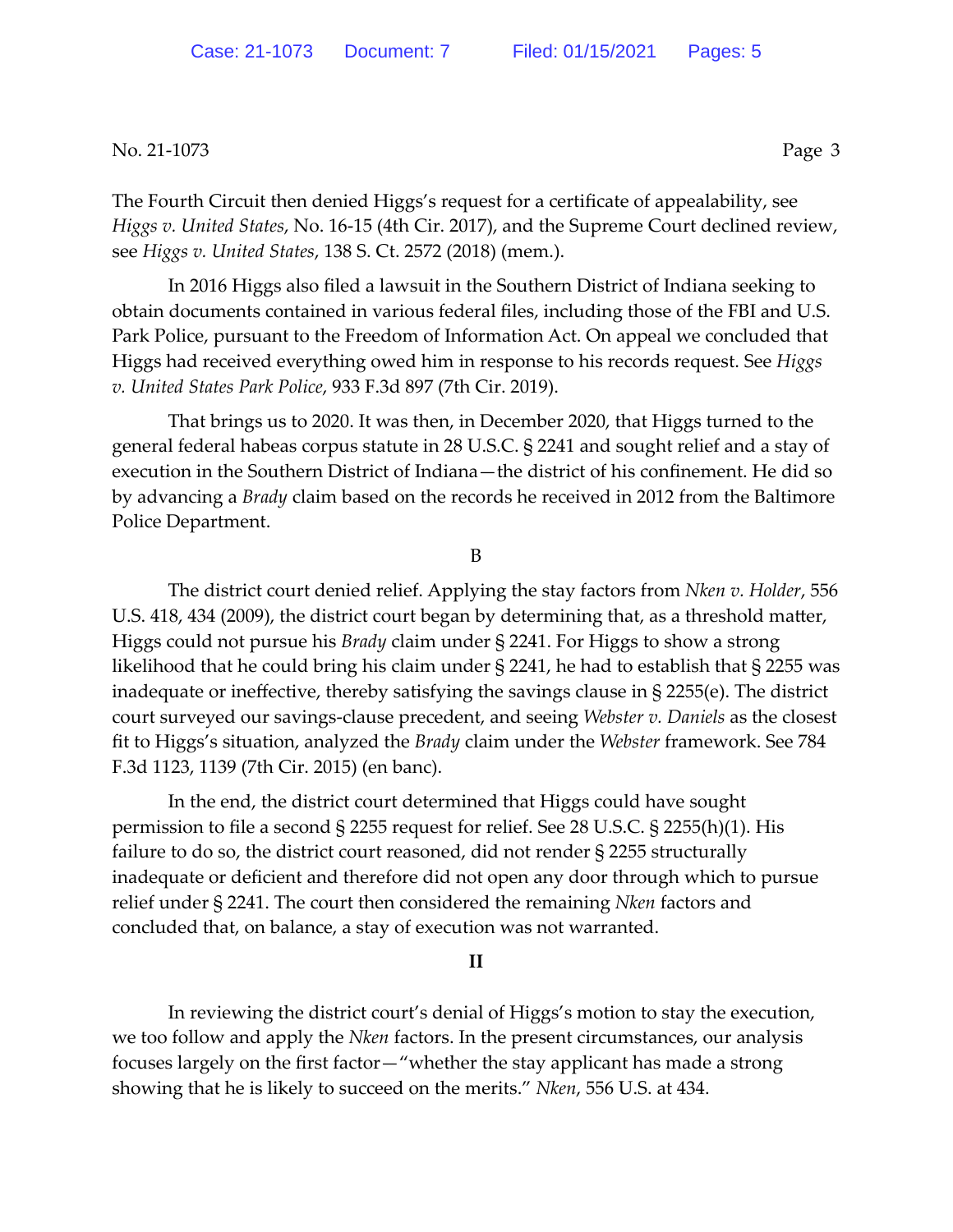For federal prisoners like Higgs, 28 U.S.C. § 2255 serves as the default statute to pursue post-conviction remedies. "Strict procedures govern" the process by which a prisoner may file a § 2255 motion. *Purkey v. United States*, 964 F.3d 603, 611 (7th Cir. 2020). A federal prisoner, for example, must file the motion within a one-year statute of limitations, which runs from four dates specified in the statute, and he is also limited to filing only one motion under § 2255 unless he receives permission to file a second or successive motion from the appropriate court of appeals. See 28 U.S.C. § 2255(f)–(h).

Permission to file another § 2255 motion can come in only two narrow situations when: (1) newly discovered evidence, if proven, would be sufficient to establish innocence, or (2) there is a new rule of constitutional law made retroactive to cases on collateral review by the Supreme Court. See *id.* § 2255(h). In § 2255(e), however, Congress also included a narrow pathway—commonly called the savings clause—for prisoners to seek relief through § 2241. Under the savings clause, a prisoner can seek a writ of habeas corpus under § 2241 *only* when the remedy available through a § 2255 motion is either *inadequate* or *ineffective* to test the legality of the prisoner's detention. *Id.* § 2255(e). In short, "there must be some kind of *structural* problem with section 2255 before section 2241 becomes available." *Webster*, 784 F.3d at 1136 (emphasis added). "[S]omething more than a lack of success with a section 2255 motion must exist" before the savings clause is satisfied." *Id.* 

B

Because the savings clause does not apply to Higgs's *Brady* claim, the district court correctly concluded that Higgs cannot make a strong showing that he can seek relief under § 2241. Several interrelated considerations lead us to this conclusion.

*First*, Higgs could have pursued relief under § 2255(h)(1) after obtaining the 640 page file from the Baltimore Police Department in 2012. By its terms, § 2255(h)(1) allows the filing of a second or successive § 2255 motion where the petitioner presents "newly discovered evidence that, if proven and viewed in light of the evidence as a whole, would be sufficient to establish by clear and convincing evidence that no reasonable factfinder would have found the movant guilty of the offense." Because § 2255(h)(1) offered a pathway for Higgs to pursue his *Brady* claim for post-conviction relief, we cannot conclude that § 2255 is "inadequate or ineffective to test the legality of his detention" in the circumstances present here. 28 U.S.C. § 2255(e).